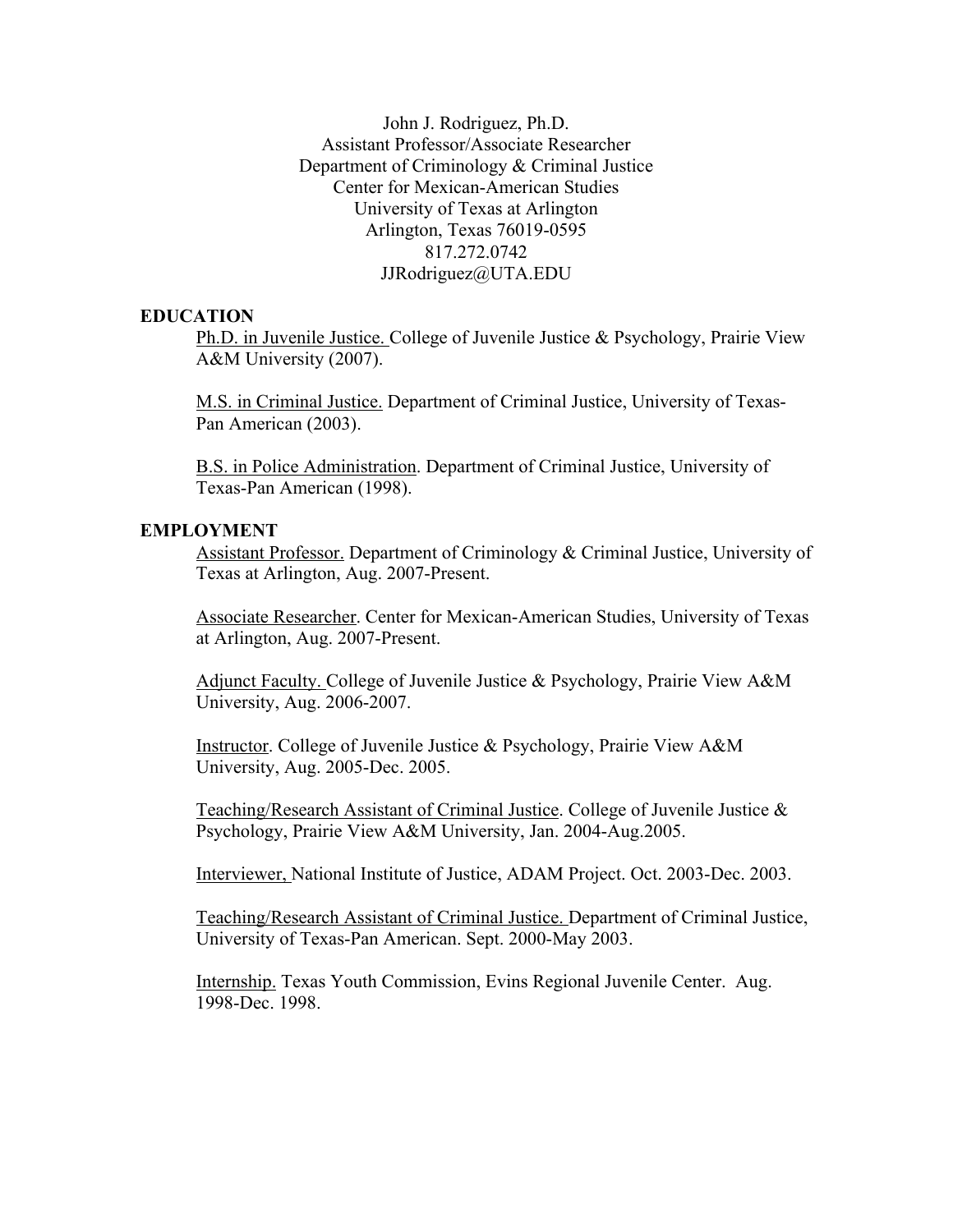#### **GRANTS**

Researcher, National Institute of Justice (2008). Research on Crime Prevention and Control: Focus on Gang Eligibility [Status: Grant Pending].

Prairie View Student Organizations Grant (2007). Prairie View A&M Ph.D. Students Association. Awarded to assist Ph.D. student association with travel expenses to conferences and operating expenses (\$1000.00).

Interviewer, National Institute of Justice (2003). ADAM-Arrestee Drug Abuse Monitoring Project.

# **AREAS OF SPECIALTIY**

International/Comparative Justice Systems Gangs Transnationalism Juvenile Justice Race & Class Theory

#### **COURSES TAUGHT/ASSISTED**

Introduction to Criminal Justice Criminology Legal Aspects of Law Enforcement Legal Aspects of Corrections Theories & Development of Juvenile Gangs Crime In America **Community Corrections** Research Methods

#### **PROFESSIONAL PRESENTATIONS**

"Gang Study: In their own words" 3rd Annual Gang and Youth Violence Education and Awareness Conference: Building a Culture of Nonviolence, Arlington, TX, October, 2008.

"Mara Salvatrucha" 3rd Annual Gang and Youth Violence Education and Awareness Conference: Building a Culture of Nonviolence, Arlington, TX, October, 2008.

"In their own words"  $8<sup>th</sup>$  Annual Conference of the European Society of Criminology, Edinburgh, Scotland, UK, September, 2008.

**"**In their own words: A study of gang members through their own perspective" OJJDP National Gang Symposium, Atlanta, GA, June 2008.

"Discipline and Gangs"  $2<sup>nd</sup>$  Annual Future Teachers of Texas Workshop, Arlington, TX, May 2008.

"Gangs in Asia and the Americas" Panel Chair, Academy of Criminal Justice Sciences Meeting, Cincinnati, OH, March 2008.

"Mara Salvatrucha: A historical perspective" Academy of Criminal Justice Sciences Meeting, Cincinnati, OH, March 2008.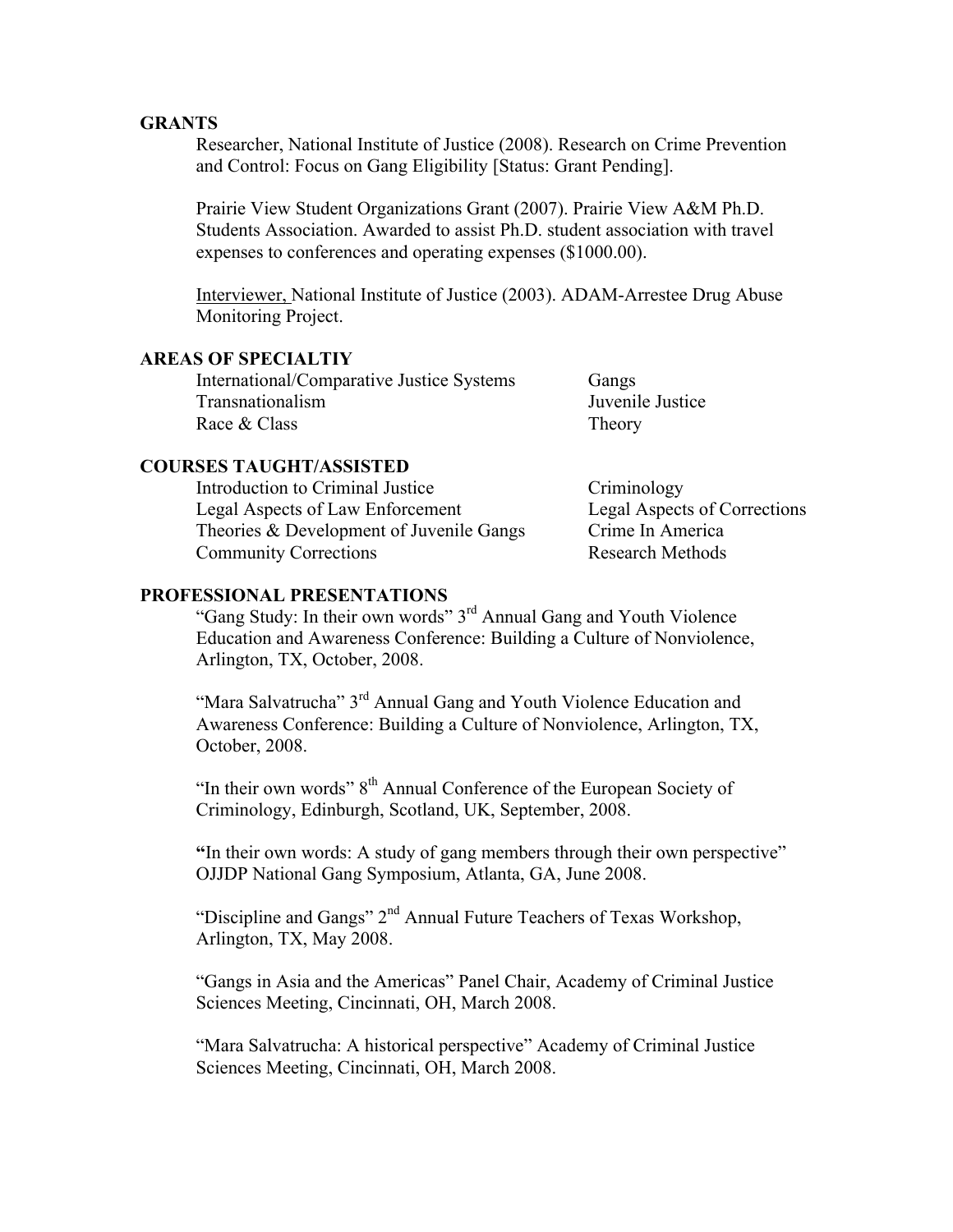"In their own words: A study of gang members through their own perspective" Department of Criminology and Criminal Justice-University of Texas at Arlington, Arlington, TX, April, 2008.

**"**Mara Salvatrucha: A historical perspective" Center for Mexican-American Studies-University of Texas at Arlington, Arlington, TX, April, 2008.

"Mara Salvatrucha: The Beginning" Academic Theater-University of Texas at Arlington, Arlington, TX, November, 2007.

"Mara Salvatrucha: The Beginning" Southwestern Association of Criminal Justice Meeting, Corpus Christi, TX, October 2007.

"In Their Own Words" A preliminary study of gang members through their own perspective, Gang and Youth Violence Education and Awareness Conference, Arlington, TX, October, 2007.

"Applicability of General Strain Theory to Latinos" Visions for the Future, Excellence in Research Symposium, Prairie View, TX, April 2007.

**"**Strain Theory: The Presentation of Negative Stimuli and the Latino Population" Academy of Criminal Justice Sciences Meeting, Seattle, WA, March 2007.

"Bilingual Workforce Needs in Texas" Academy of Criminal Justice Sciences Meeting, Seattle, WA, March 2007.

"The Applicability of General Strain Theory to the Latino Population" Southwestern Academy of Criminal Justice Sciences Meeting, Fort Worth, TX, September, 2006.

"Transnationalism: Impact of US/Mexico's Border Relations" Academy of Criminal Justice Sciences Meeting, Baltimore, MD, February 2006.

"An Assessment of Criminal Justice and Criminology Journal Prestige" Academy of Criminal Justice Sciences Meeting, Chicago, IL, March 2005.

"Coverage and Relevance of Juvenile Justice Topics in *Introduction to Criminal Justice* Textbooks" Roundtable, Academy of Criminal Justice Sciences Meeting, Chicago, IL, March 2005.

"Death Penalty: An Interrupted Time-Series Analyses" Academy of Criminal Justices Sciences Meeting, Chicago, IL, March 2005.

"International Drug Trafficking: Police Corruption on the US/Mexico Border" Southwestern Association of Criminal Justice Sciences Meeting, Houston, TX, October 2004.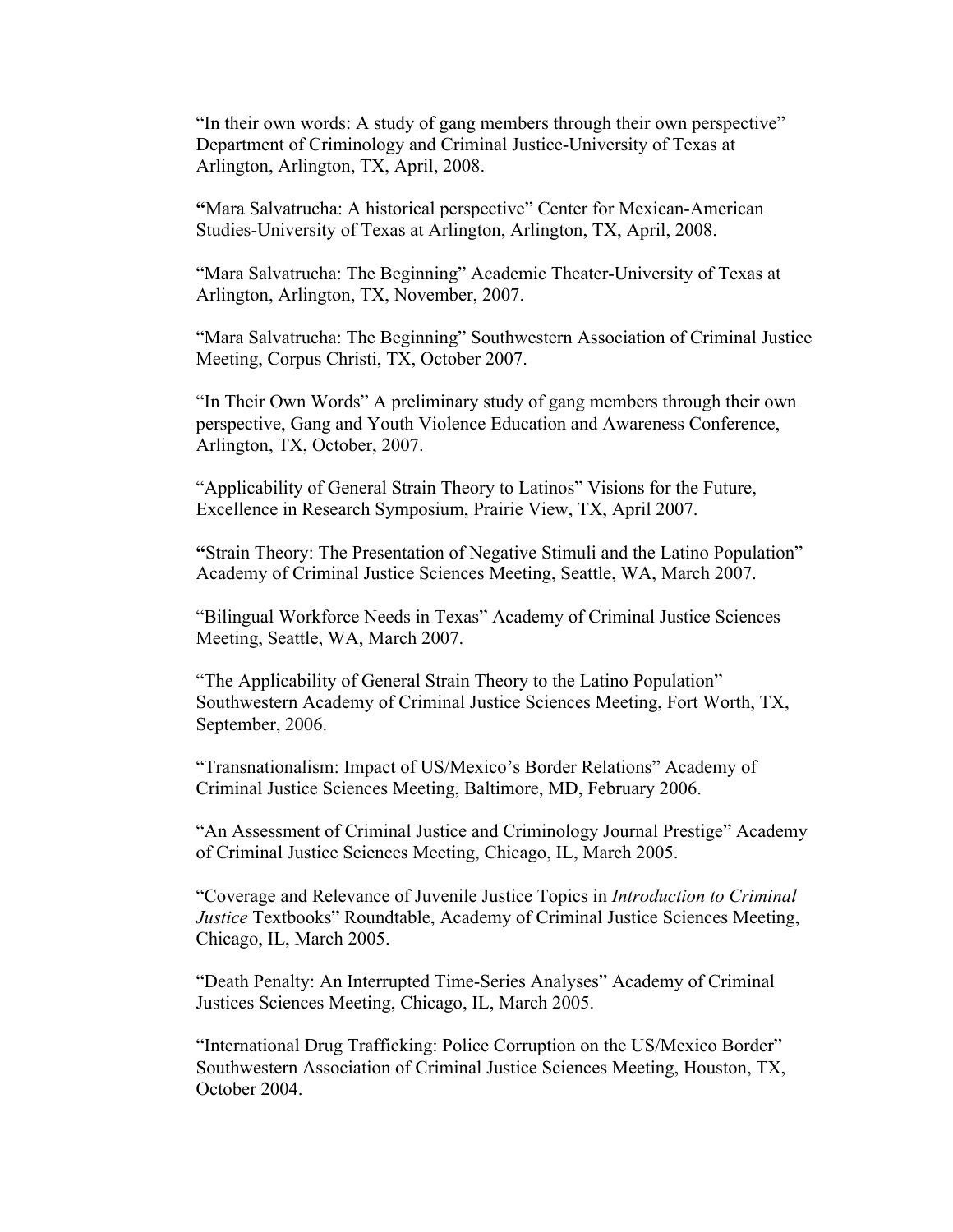**"**Does a negative demeanor influence an officer's discretion when making an arrest?" Academy of Criminal Justice Sciences Meeting, Washington DC, April 2001.

## **NON-PROFESSIONAL PRESENTATIONS**

"Latino Leaders: Moving forward" SLB South District Conference, Kingsville, TX, September, 2008.

"Gangs & Drugs: The dangers facing migrant students" Donna Independent School District, Donna, TX, February, 2008.

"Gangs & Drugs: Even the AVID students are in danger" Donna Independent School District, Donna, TX, February, 2008

"Leadership Roles in Latino Greeks" SLB District Governor Retreat, Chicago, IL, September, 2007

"Latino Leaders: What the Future Holds" SLB District Conference, Austin, TX August, 2007.

"Latinos and Higher Education: ¡*Adelante*!" SLB South District Conference, Prairie View, TX, January 2006.

"Minority Children & Education" Commencement Speaker, Brazos School For Inquiry & Creativity, Houston, TX, May 2005.

## **PROFESSIONAL MEETINGS/WORKSHOPS**

**"**Community Summit on Gang Intervention Strategies" Arlington Independent School District, Arlington, TX, May 2008.

"Public hearing on gang intervention: Gangs in Arlington" Arlington Independent School District, Arlington, TX, May 2008.

"Graduate School Open House" Department of Criminology and Criminal Justice-University of Texas at Arlington, Arlington, TX, April 2008.

## **REFERRED PUBLICATIONS**

- Del Carmen, A., Rodriguez, J. J., Dobbs, R., Smith, R., Butler, R., & Sarver, R., (Forthcoming). In their own words: A study of gang members through their own perspective. [status: Accepted 2008] *Journal of Gang Research*.
- Snell, C., Sorensen, J., Rodriguez, J. J., & Kuanliang, A. (Forthcoming). Gender differences in research productivity among criminal justice and criminology scholars. [status: Accepted 2008] *Journal of Criminal Justice*.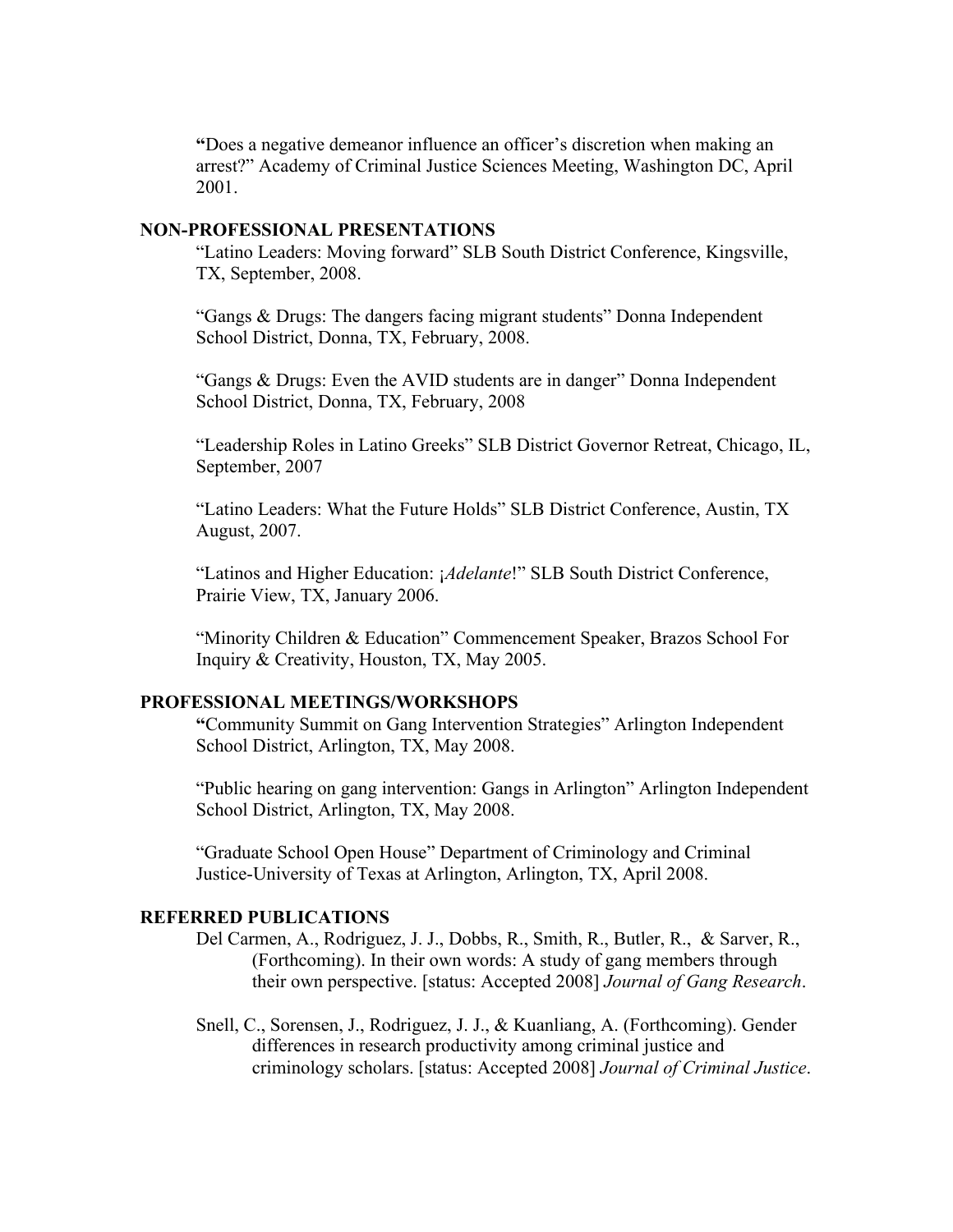Rodriguez, J.J. (2008). The applicability of General Strain Theory to the Latino Population. [status: Accepted 2008] *Journal of Knowledge and Best Practices in Juvenile Justice and Psychology*.

- Rodriguez, J.J., & Cintron, M. (2008). Mara Salvatrucha: A historical perspective. *International Journal of crime, punishment, and the law*, 1, 47-48.
- Sorensen, J., Snell, C., & Rodriguez, J. (2006). An assessment of criminal justice and criminology journal prestige. *Journal of Criminal Justice Education*, 17, 1-26.

## **NON-RERFERRED PUBLICATIONS**

- Del Carmen, A., Rodriguez, J. J., Phillips, S., Shetter, K. (In-Progress) *American gangs in the 21st century*. Sudbury, MA: Jones and Bartlett Publishers, LLC.
- Rodriguez, J. J. (2008). An introduction to gangs. *The Justice Chronicle*, 1, 4-7.
- Rodriguez, J. J. (2008). Buford Pusser. In J. Bumgarner (Ed.) *Icons of crime fighting*. Westport, CT: Greenwood Publishing Group.
- Del Carmen, A., Rodriguez, J. J., Dobbs, R., Smith, R., Butler, R. R., Sarver, R. (2008). In their own words: A study of gang members through their perspective. Fort Worth, TX: Safe City Commission Inc.
- Rodriguez, J. J. (2007). Abu Musab al-Zarqawi. In C.L. Bankston III (Ed.) *Great lives from history: Notorious lives*. Pasadena, CA: Salem Press.

#### **MEDIA**

"Gang Study Symposium" Press Release Texas Wesleyan University, Fort Worth, TX, May 2008.

"Immigracion y el congress de Mexico: Las leyes para el trato a los inmigrantes indocumentados" Telemundo Interview, May 2008.

"A view from the other side: Study from gang members perspective" The Short-Horn Interview, Volume 89, No 113, April 2008.

"Arlington specialist in gang culture has boyhood ties to cops and criminals" Arlington Star-Telegram Interview, April 2008.

"Greater Arlington Juvenile Improvement Team" Arlington Police Department, Arlington, TX, April 2008.